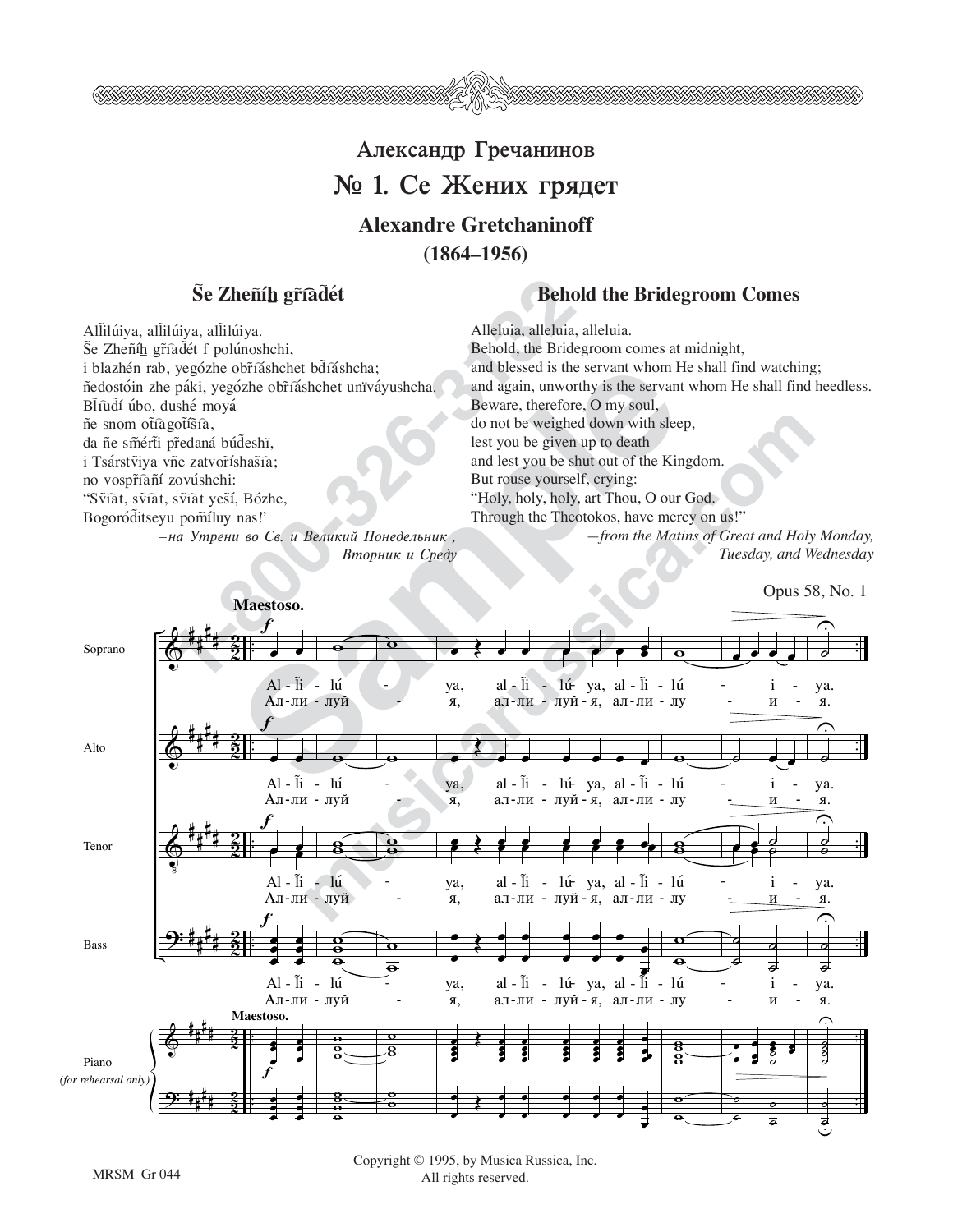



Ĭ.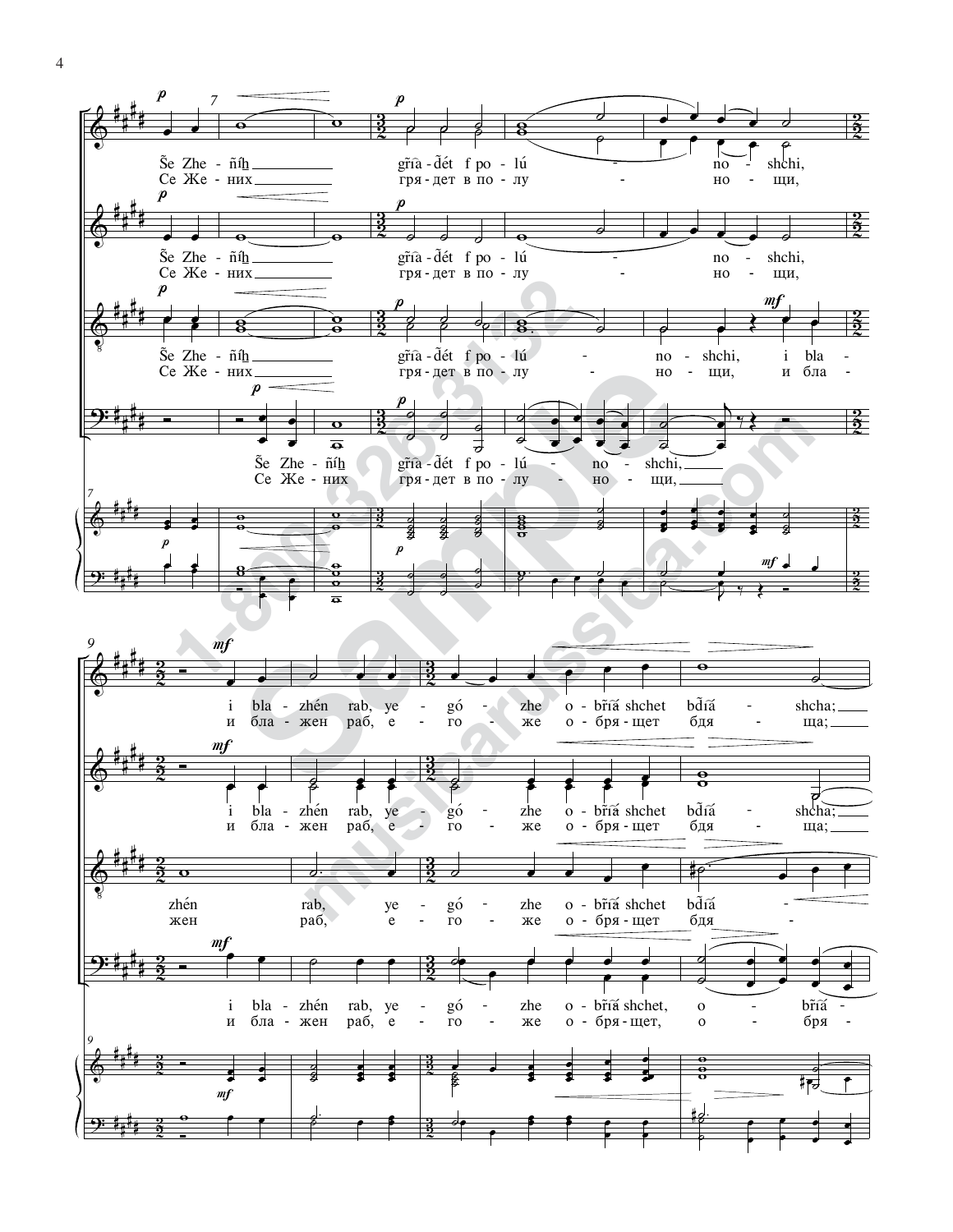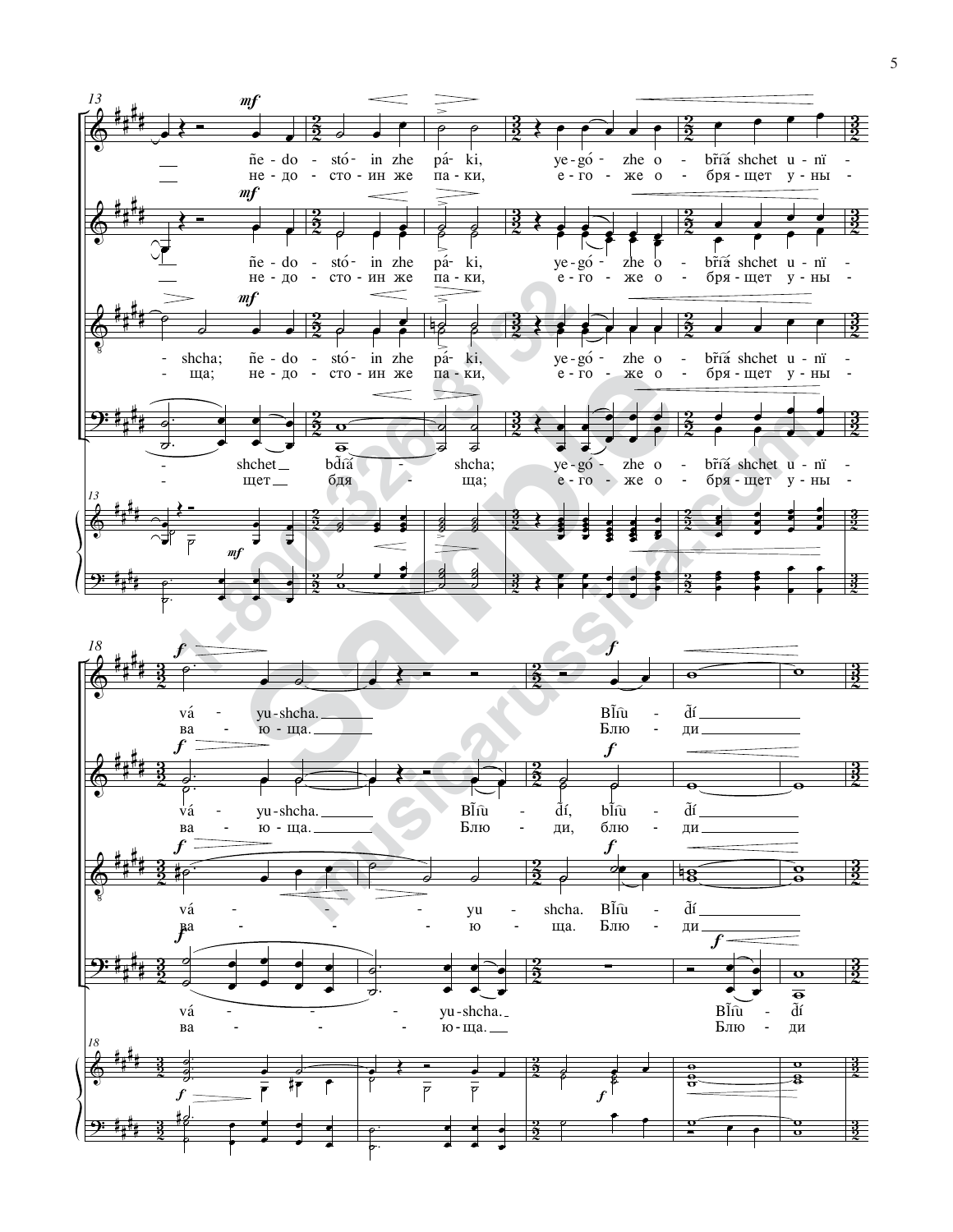

6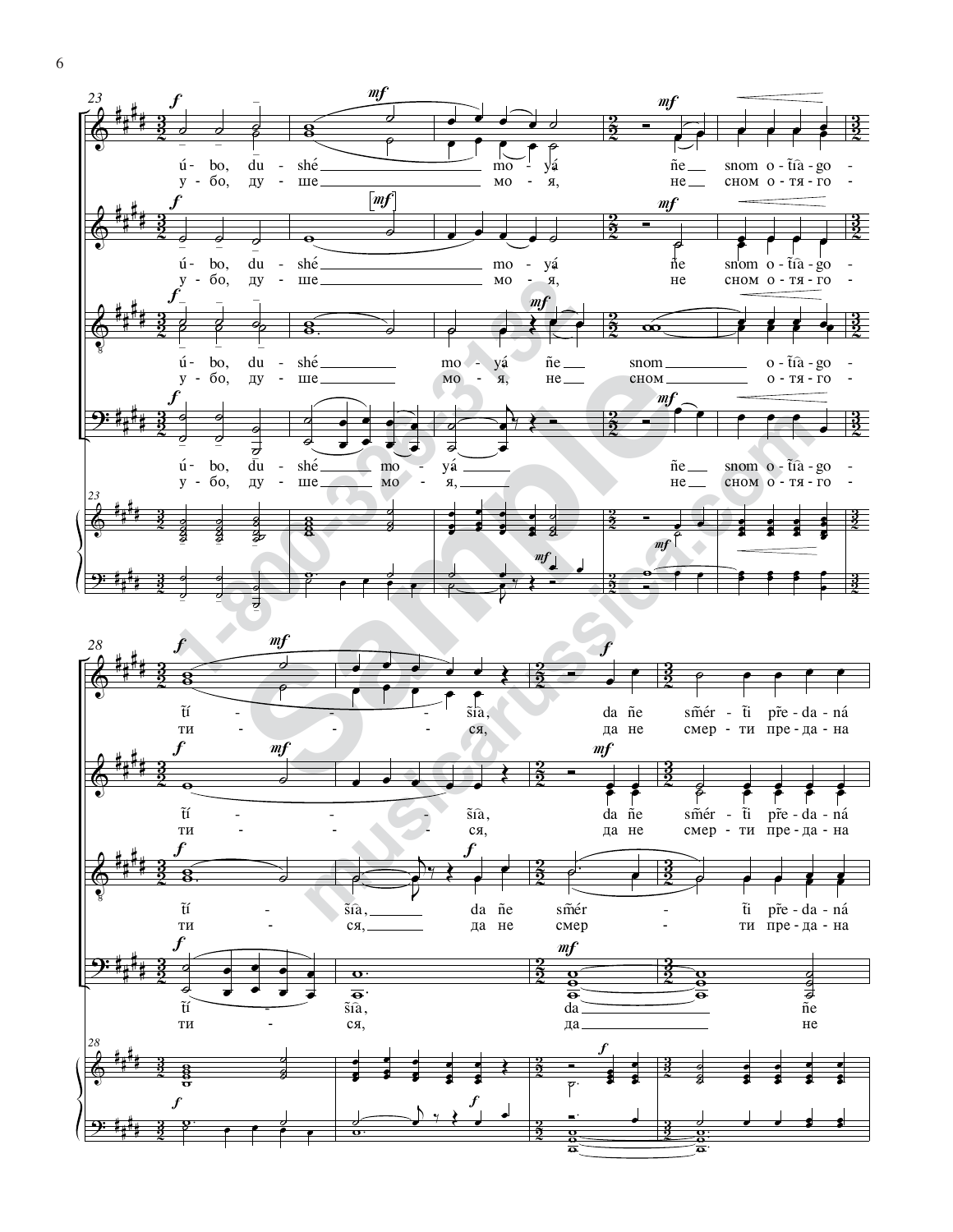